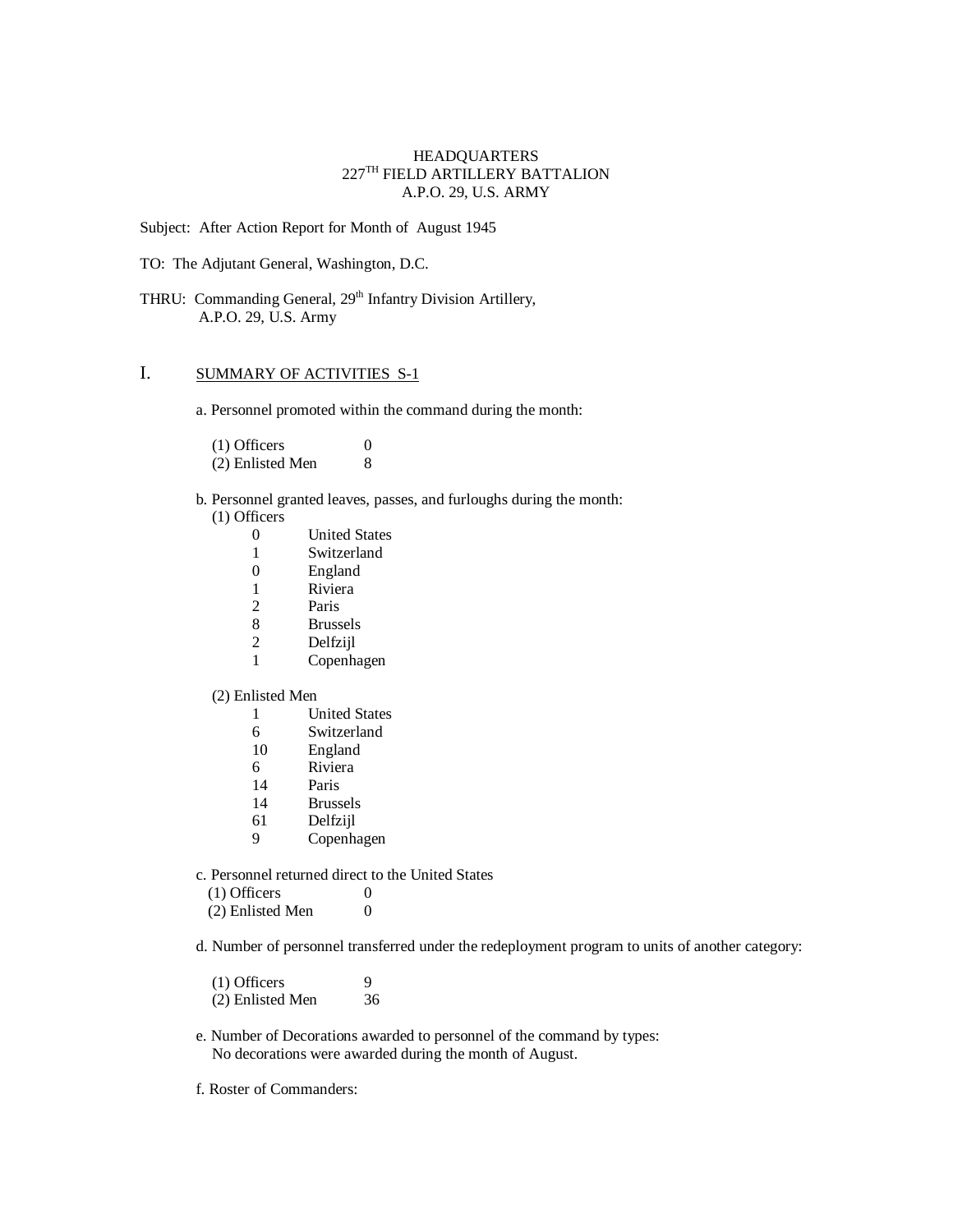| (1) Battalion Commander                         |                                                                       |
|-------------------------------------------------|-----------------------------------------------------------------------|
| 1 August to 4 August<br>4 August to 31 August   | Major Eugene R. Johnson<br>Major Charles W. Kessler                   |
| (2) Headquarters Battery                        | Captain Richard M. Davis                                              |
| $(3)$ "A" Battery                               |                                                                       |
| 1 August to 4 August<br>4 August to 31 August   | 1 <sup>st</sup> Lt. Richard F. Cline<br>Captain Samuel J. Foose Jr.   |
| $(4)$ "B" Battery                               | Captain Kermit P. Weiss                                               |
| $(5)$ "C" Battery                               | Captain John O'Connell                                                |
| (6) Service Battery                             | Captain James L. Parker                                               |
| (7) Medical Detachment<br>1 August to 10 August | Captain Harold L. Bacon                                               |
| (8) The Battalion Commander's Staff:            |                                                                       |
| <b>Executive Officer</b>                        |                                                                       |
| 1 August to 4 August<br>4 August to 31 August   | Captain Cecil L. Harvey<br>Major Fred S. Durham Jr.                   |
| $S-3$                                           | Captain James R. Newcombe                                             |
| Ass't S-3                                       |                                                                       |
| 1 August to 4 August<br>4 August to 31 August   | Captain Kenneth M. Wightmen<br>1 <sup>st</sup> Lt. Wiley Blair III    |
| $S-2$                                           |                                                                       |
| 1 August to 2 August<br>4 August to 31 August   | 1 <sup>st</sup> Lt. John A. McAllister<br>Captain James P. Harrington |
| Ass't S-2                                       |                                                                       |
| 1 August to 21 August                           | 1 <sup>st</sup> Lt. Herman G. DeMoss                                  |
| Liaison Officer                                 |                                                                       |
| 1 August to 2 August                            | 1 <sup>st</sup> Lt. Maurice J. Nolan                                  |
| 7 August to 21 August<br>21 August to 31 August | Captain Cecil L. Harvey<br>1 <sup>st</sup> Lt. John H. Oesch          |

 Personnel Officer 1 August to 21 August C.W.O. Leslie C. Isse

## II. SUMMARY OF ACTIVITIES S-2

a. Civil Population

(1) A daily spot check of five civilians revealed that the orders of the Military Government are being carried out in all phases.

- (2) There was no evidence of organized political movements in this area.
- (3) Rumors have died away. Subversive propaganda has been nil.
- (4) There has been no indication of underground resistance movements during this period.
- (5) No evidence of sabotage in this area during the past month.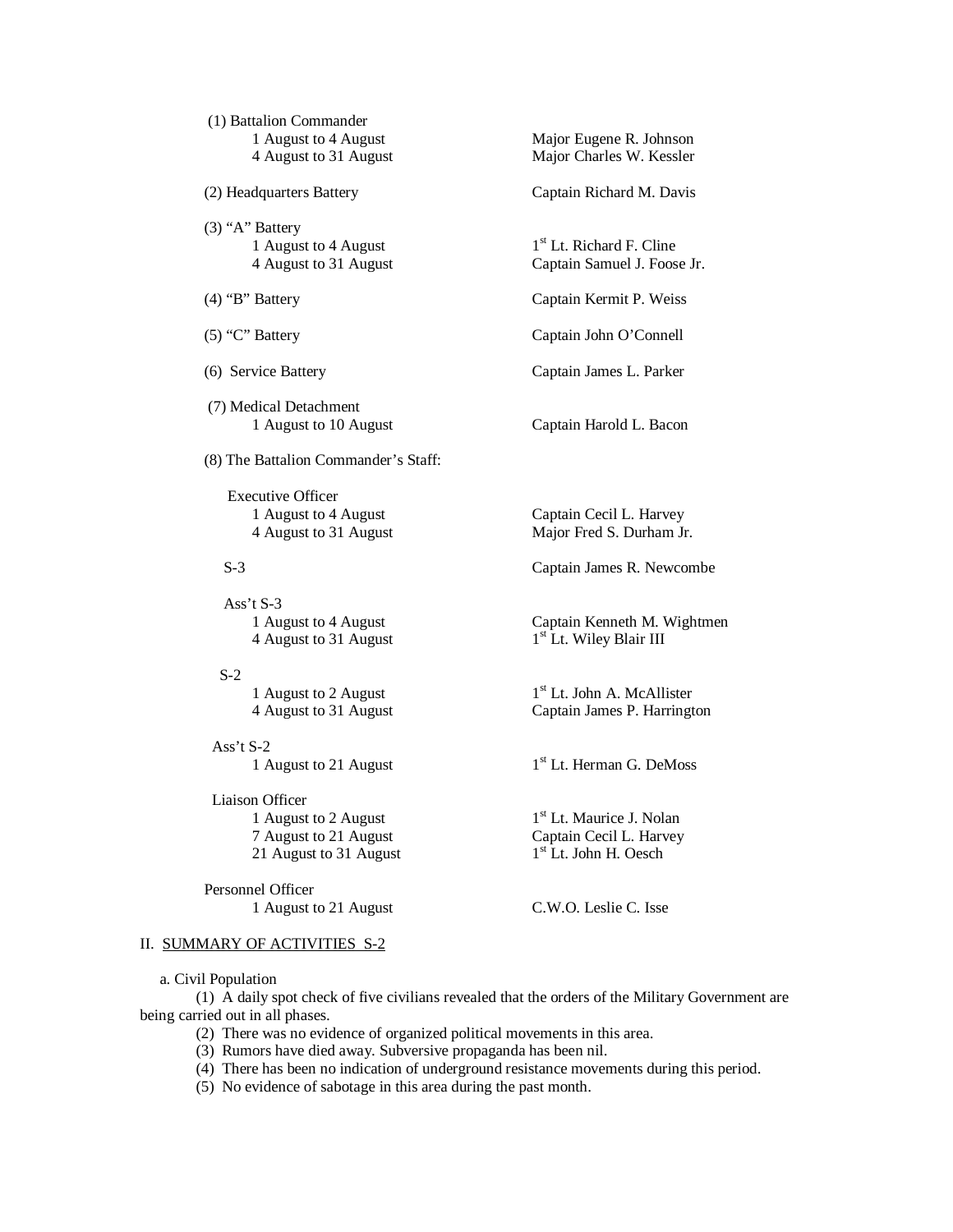(6) One pistol of .38 Cal. Was found in the possession of a civilian. He was tried by MG court. One box of detonators in a waterproof container was found in a canal in vicinity of Brake. CIC has the case under investigation.

(7) No cases of forging and falsifying documents uncovered.

 b. Civil Security excellent. Under control of the next higher headquarters. The arming of German Police was completed.

c. Port Control: This unit supplies guards for Liberty Ships docking t j. Muller's warehouse in Brake.

- (1) Number of Liberty ships which docked at Brake this month. (3)
- (2) No suspect Merchant Seamen were uncovered during the period.
- (3) No passengers embarked from ports in this area.

(4) The German mine ship, ME12, arrived from Norway on 2 August and docked at Brake. A guard was placed on the boat. The boat left Brake docks on 28 August. On 12 August (9) nine fishing boats manned by German seamen docked at Elsfleth. A guard was placed on the boats. On 13 August the U.S. Navy removed all the seamen from the boats. On their order the guard was removed from the boats.

d. No documents of CI interest uncovered.

| e. Arrest Statistics: |   | <b>NSDAP</b>         |  |
|-----------------------|---|----------------------|--|
|                       | 6 | NSDAP Ortaguppe      |  |
|                       |   | SD                   |  |
|                       | 3 | SS                   |  |
|                       | 2 | BIM                  |  |
|                       |   | Gestapo              |  |
|                       |   | Ahwehr               |  |
|                       | 4 | Security             |  |
|                       | 1 | <b>Hohere Dienst</b> |  |
|                       | 2 | Others               |  |
|                       |   |                      |  |
|                       |   |                      |  |

f. Interrogations: 75 by C I C

g. Intelligence targets under guard. None.

#### III. SUMMARY OF ACTIVITIES S-3

a. The mission of the  $227<sup>th</sup>$  Field Artillery Battalion during the period consisted of Army of Occupation duties, i.e.:

(1) Security of the assigned area.

(2) Training in duties of primary role.

b. Attachments and Detachments:

(1) Nine Enlisted Men were assigned as an MP Detachment to provide security in Elsfleth during the period.

c. Operations During the Period:

(1) During the period the  $227<sup>th</sup>$  Field Artillery Battalion occupied and provided security for the assigned area. At  $311800$  August the  $110<sup>th</sup>$  Field Artillery Battalion relieved this Battalion of responsibility in the northern portion of the sector to include Brake and took over responsibility for guard installations in Brake and also Control Post Fox at coordinates (363 160). Guard and Security installations separated by this unit during the period are listed below.

| Location      | Period Operated     |
|---------------|---------------------|
| $(363 - 160)$ | 1 August -31 August |
| $(375 - 084)$ | 1 August -31 August |
| $(435 - 072)$ | 1 August -31 August |
| $(485 - 064)$ | 1 August -31 August |
| $(536 - 034)$ | 1 August -31 August |
| $(610 - 019)$ | 1 August -31 August |
|               |                     |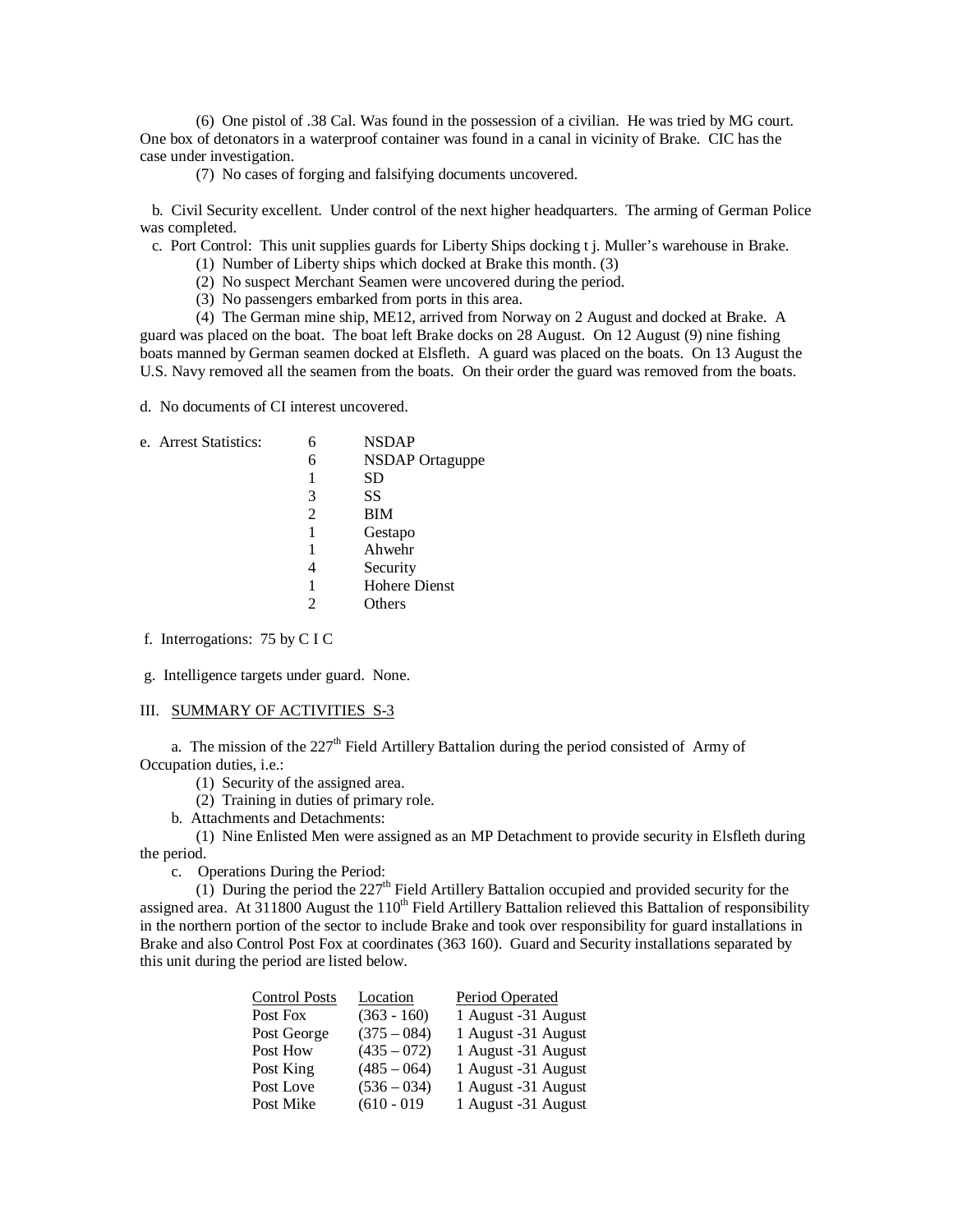| <b>Motor Patrols</b>                               | Period Operated     |
|----------------------------------------------------|---------------------|
| No. 11, 2 men Motorized – Cover area every 4 hours | 1 August -31 August |
| No. 13, 2 men Motorized – Cover area every 4 hours | 1 August -31 August |
| No. 15, 2 men Motorized – Cover area every 4 hours | 1 August -31 August |
| No. 22, 2 men Motorized – Cover area every 4 hours | 1 August -31 August |
| No. 23, 2 men Motorized – Cover area every 4 hours | 1 August -31 August |
| No. 24, 2 men Motorized – Cover area every 4 hours | 1 August -31 August |
| No. 25, 2 men Motorized – Cover area every 4 hours | 1 August -31 August |

| <b>Installations Guarded</b> | Installation of  | Location      | Period Operated     |
|------------------------------|------------------|---------------|---------------------|
| Ordnance Dump                | German Military  | $(504 - 276)$ | 1 August -25 August |
| Vehicle Dump                 | German Military  | $(496 - 269)$ | 1 August -31 August |
| Brake Jail                   | German Civilian  | $(500 - 261)$ | 1 August -31 August |
| <b>Water Point</b>           | <b>TF</b> Bremen | $(499 - 263)$ | 1 August -25 August |
| Grain Elevator               | <b>TF</b> Bremen | $(501 - 266)$ | 1 August -31 August |
| Liberty Ship                 | <b>TF</b> Bremen | $(501 - 266)$ | 1 August -31 August |
| <b>Aircraft Factory</b>      | German Military  | $(592 - 073)$ | 1 August -31 August |
| Power Relay Station          | German Civilian  | $(514 - 114)$ | 1 August -31 August |

## IV SUMMARY OF ACTIVITES S-4

 a. The area has been inventoried for serviceable enemy war supplies and equipment. These items have been put under shelter in large quantities, so they can be more easily accounted for guarded and protected from the weather.

b. New items of equipment received during period. None.

c. Reclamation and renovation of equipment and clothing:

(1) Shoe repair and canvas repair service is available and is being used.

 d. Weekly inspections of kitchens to eliminate excess foods as a prevention of black market temptations have been made.

e. Construction and maintenance of buildings, roads and bridges: None.

 f. Agricultural activities: None. Farm labor has been hauled from Bremen to farms around Brake, under supervision of Military Government.

 h. Fire Prevention: All buildings have been equipped with a fire fighting unit, consisting of sand and water, and proper instructions for fire prevention have been posted.

#### V. SUMMARY OF ACTIVITIES SPECIAL SERVICE

a. Athletic Section Activities.

(1) Each Battery has scheduled games twice weekly: 1 Softball, 1 Volley Ball

| (2) Enlisted Men on Detached Services |   |
|---------------------------------------|---|
| Division Football Team                | 3 |
| Division Artillery Football Team      |   |
| Division Artillery Golf Team          |   |
| Division Boxing Team                  |   |

(3) Softball team eliminated in quarter-finals of Division Softball Tournamnet.

b. Recreation Section Activities.

(1) Clubmobiles: Hq. and "A" Btry's go to Take-A-Brake Club. Other Batteries each once a week.

(2) Movies are shown twice nightly, and Matinees are Saturday and Sunday in the theatres of both

Brake and Vegesack.

(3) This unit attended (2) two U.S.O. shows and (1) one play during the period.

- (4) "Lilac Times" published weekly
- (5) No Band Concerts

(6) Parties held by each Battery each week.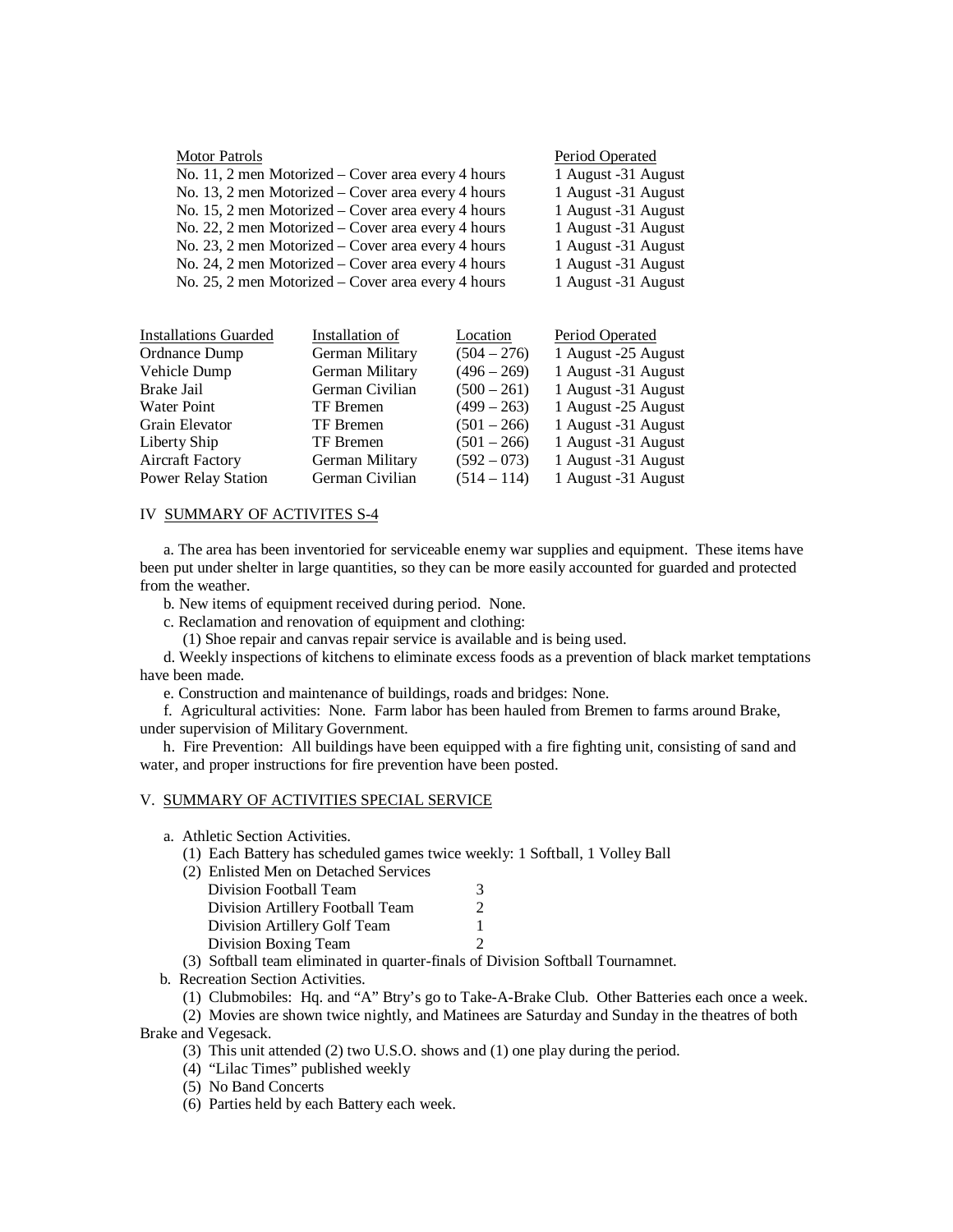- c. Each Battery maintains own P.E.
	- (1) Coco-cola delivered once a week.
	- (2) Beer delivered once a week.
- d. Sail and motor boats available to all personnel. Horseback riding for club members.

#### VI. SUMMARY OF ACTIVITIES INFORMATION AND EDUCATION OFFICER

1. Emphasis on Phase II activity.

a. A composite battery was formed from personnel from all five batteries to receive military training. This battery was set up in the Service Battery area. It was intended that this Training Battery evolve into the Battalion unit school in the course of the month. It was expected that this method would eliminate many organizational difficulties in getting up the school, as they could be met and eliminated in organizing Training Battery.

b. The first cycle for training arrived 5 August and were released 11 August. The second cycle began 12 August and were released 18 August. The above two cycles engaged in military training exclusively. Beginning 20 August the cycle was extended to two weeks and the unit school was inaugurated. Trainees undertook military training in the morning and attended the unit school in the afternoon. Personnel was selected to attend Training Battery for this cycle on the basis of choice of subject listed in AEP Questionnaires', to assure that personnel attending would be interested in the three week courses offered.

c. Effective 1 Sept. Training Battery was dissolved and the unit school conducted as a separate function at a new school at coordinates (08.5 - 58.9) in the town of Lemwerder. Registration was conducted for the five courses to be offered starting 3 September during the latter part of the week beginning 20 August.

d. During the month, compilations of subjects requested in AEP Questionnaires were adjusted to reflect the change in personnel effected by redeployment. Progress was made toward completion of interest survey. At present, seventy questionnaires of men presently in the battalion have not reached this headquarters through channels. These men are being resurveyed.

- I & E Officer 1<sup>st</sup> Lt. John Oesch Educational Advisement 1<sup>st</sup> Lt. Dale A. Ezinger On the Job Training 1 1<sup>st</sup> Lt. Woodrow Rogers Literacy Training  $2<sup>nd</sup>$  Lt. Thomas C Youman Instructor Training 1 1<sup>st</sup> L. John Oesch Liberian T/5 Zigmund B.Mendelak Registrar T/5 Joseph Glider
- e. AEP Questionnaires indicate ten men with five years or less of grade school education.
- f. The present  $I \& E$  staff and their job assignments area:

- g. Three EM attended Literacy Training School at Division Level:
	- William Purcel T/5 William Turnage T/4 Charles Thompson Pfc
- h. One officer and two EM attended Educational Advisement School at Division levels:
	- Dale A. Ezinger  $1<sup>st</sup>$  Lt. Paul Zoeninger Cpl. Wendell L. Clark T/5
- i. Two men are now attending the AEISS in Oberzmmergau, Germany: John Oesch 1  $1<sup>st</sup>$  Lt. Charles S. Thompson Pfc

j. Three men were selected to fill the quota for Army University Center No. 11 at Biarritz and are presently attending there.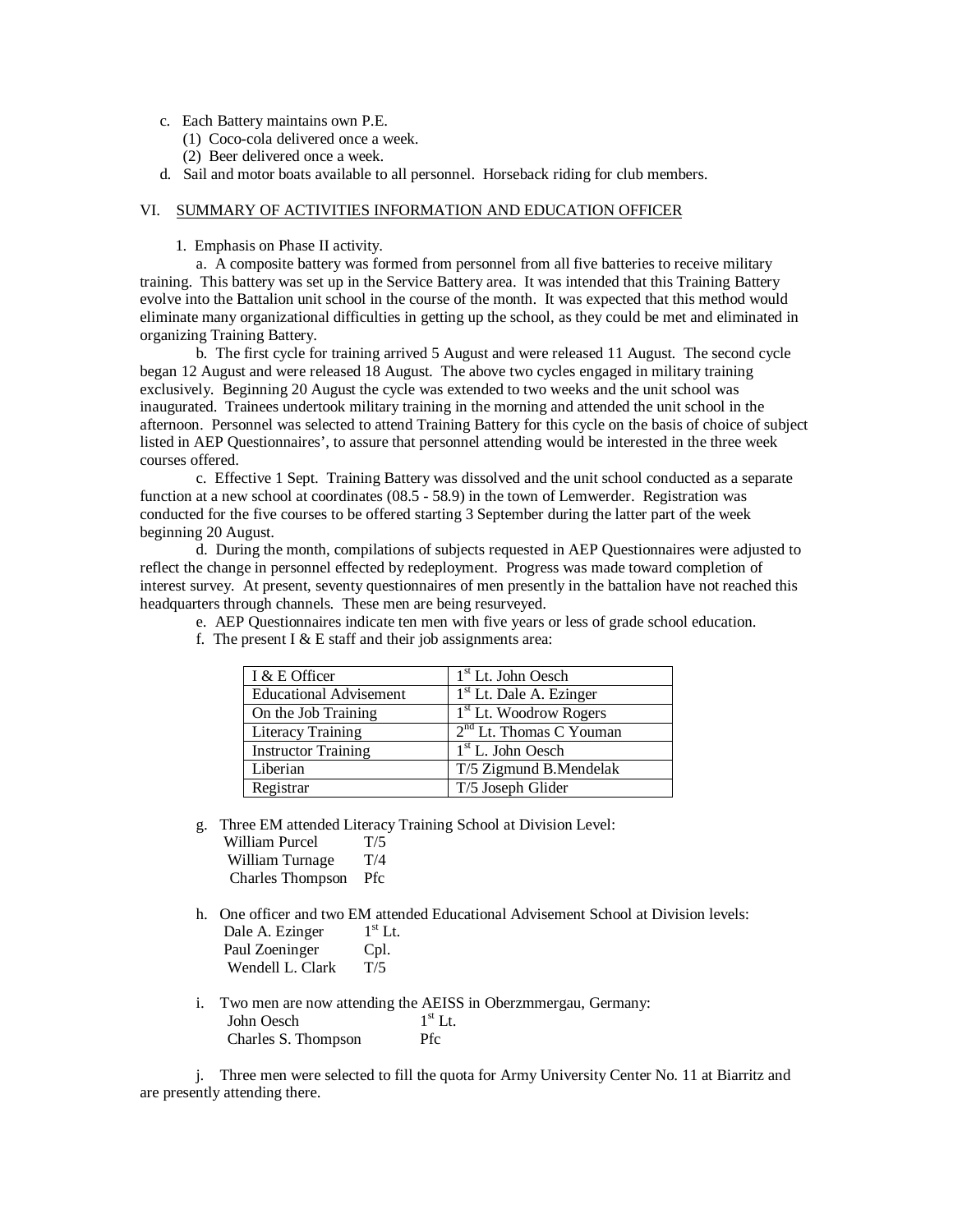k. Quotas were received for Civilian Universities and Colleges but no men with prerequisites were available.

- l. There are twenty-two USAFI courses presently in progress
- 2. Number and Type of School Conducted
	- a. Battalion Unit School opened 20 August 1945 with an enrollement of 28.
		- Class I Livestock Production 8 EM
		- Class  $II$  Fundamental of Selling 9 EM
		- Class III Radio for Beginners 11 EM
		- Selected Instructors were drawn from unit.
	- b. On-The-Job Training.
		- 4 EM in Auto Mechanics in battalion Shop
		- 2 EM on Unit Paper in typesetting & Journalism
		- 1 EM assistant to Chaplain
		- 1 EM in cleical work with I & E Officer
	- c. Projects Completed, in Progress, and Projected.
		- 1. No projects were completed in the month of August.
		- 2. The Unit School and the above listed On-the-Job Training Projects are in progress.
		- 3. It is projected that the Unit School will be expended.
	- d. Summary.

 1. With the consolidation of the Batteries in the Lemwerder area and the resultant increase in the number of men available for AEP activity, the outlook for the Battalion Unit School is good. Enrollment from the battalion will be supplemented by personnel; now in Lemwerder from the 3<sup>rd</sup> Port Intransit Depot of the 9<sup>th</sup> Air Force. Facilities for teaching both educational and vocational subjects in the new school are excellent. If enrollment warrants, it is planned to increase the number of courses offered, and either run two shifts of classes or expanding into an adjoining building.

### VIII. SUMMARY OF ACTIVITIES BATTLION SURGEON

- a. Health of the command.
	- (1) Environmental Sanitation:
		- (a) Water Supply and Drainage: Very Satisfactory.

The type of water is adequate in quantity and quality. All water installations are operated and maintained by engineer personnel according to U.S. Army standards. All individuals are carrying a bottle of Halazone tablets with their equipment. Water is tested daily for residual chlorine content at the points of consumption. The average daily readings ranged between 0.5 ppm and 1 ppm. Drainage has not been a problem.

- (b) Waste Disposal:
	- (1) Human Waste city Sewage System and Straddle Trench are in general use.
	- (2) Kitchen Waste There is a very little edible waste.

All solid waste is disposed of by having it collected daily by a civilian. Liquid waste is disposed of in the city sewage system.

 (c) Insect Control: Insecticide powder has been issued to all troops and the personnel are instructed to powder their clothing, bedding, and body each week. Insecticide Spray, D.D.T. has been used in Kitchens, Toilets, and Garbage areas as directed with good results.

 (d) Housing: During the month of Aug. the entire command has been billeted in houses. Battery Commanders and the Medical Officer have checked on the adequacy of proper square footage of sleeping space and conditions are ideal.

b. V.D. control. Rate per 1000 per Annum – 70.01

(1) Troops are equipped with individual chemical and mechanical prophylaxis, when ever desired.

(2) All Batteries have Pro- stations are equipped to Administer prophylaxis, in conjunction with the Battalion Aid Station.

- (3) Educational talks were given by the Medical Officer to the entire command.
- (4) Posters urging care, continence, and sobriety were prominently displayed.
- (5) A venereal control officer has been appointed in each Battery.